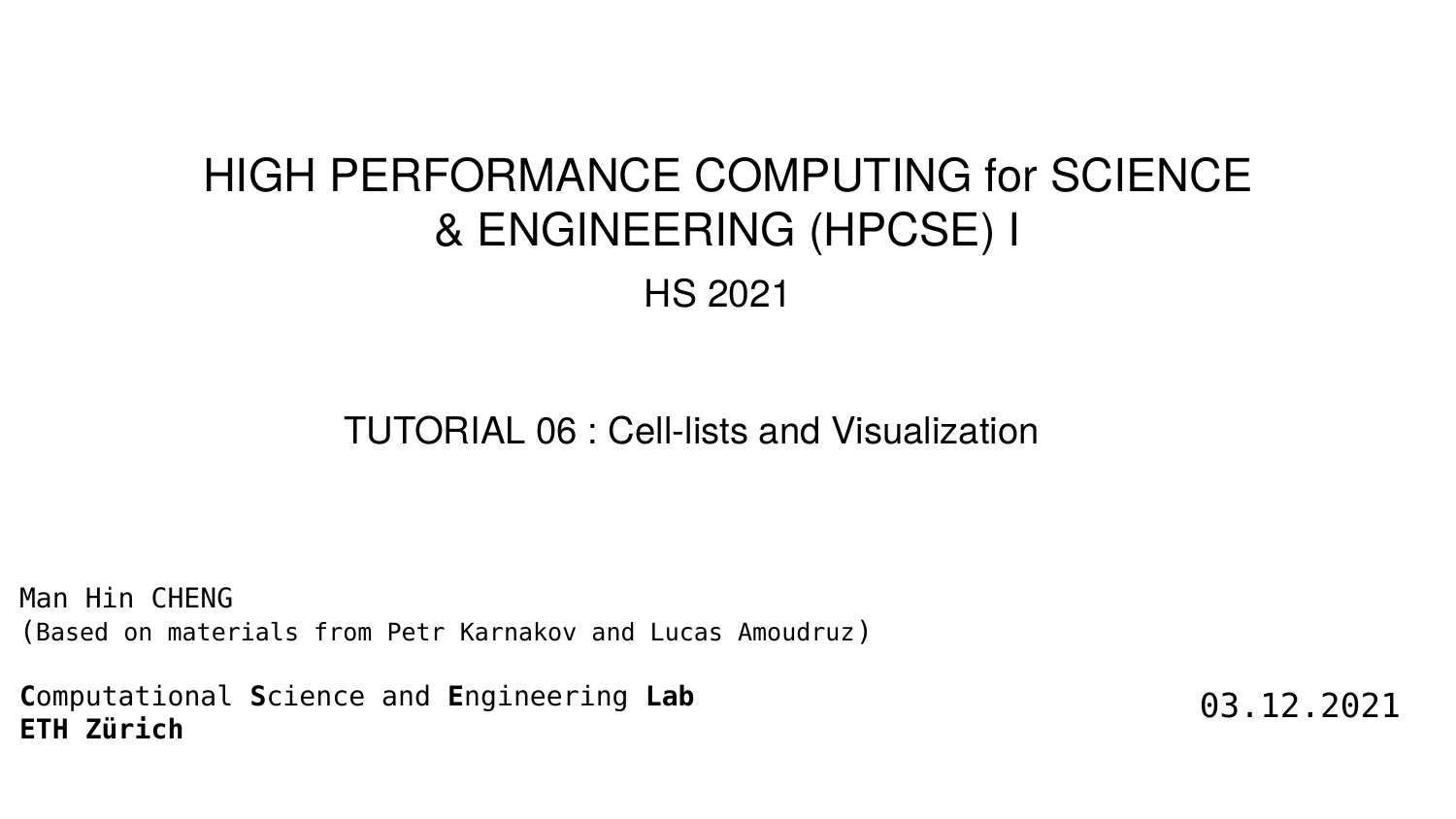# **Outline**

- N-Body problem
	- Lennard-Jones potential
	- Cell-lists
	- One possible implementation
- Visualization using ParaView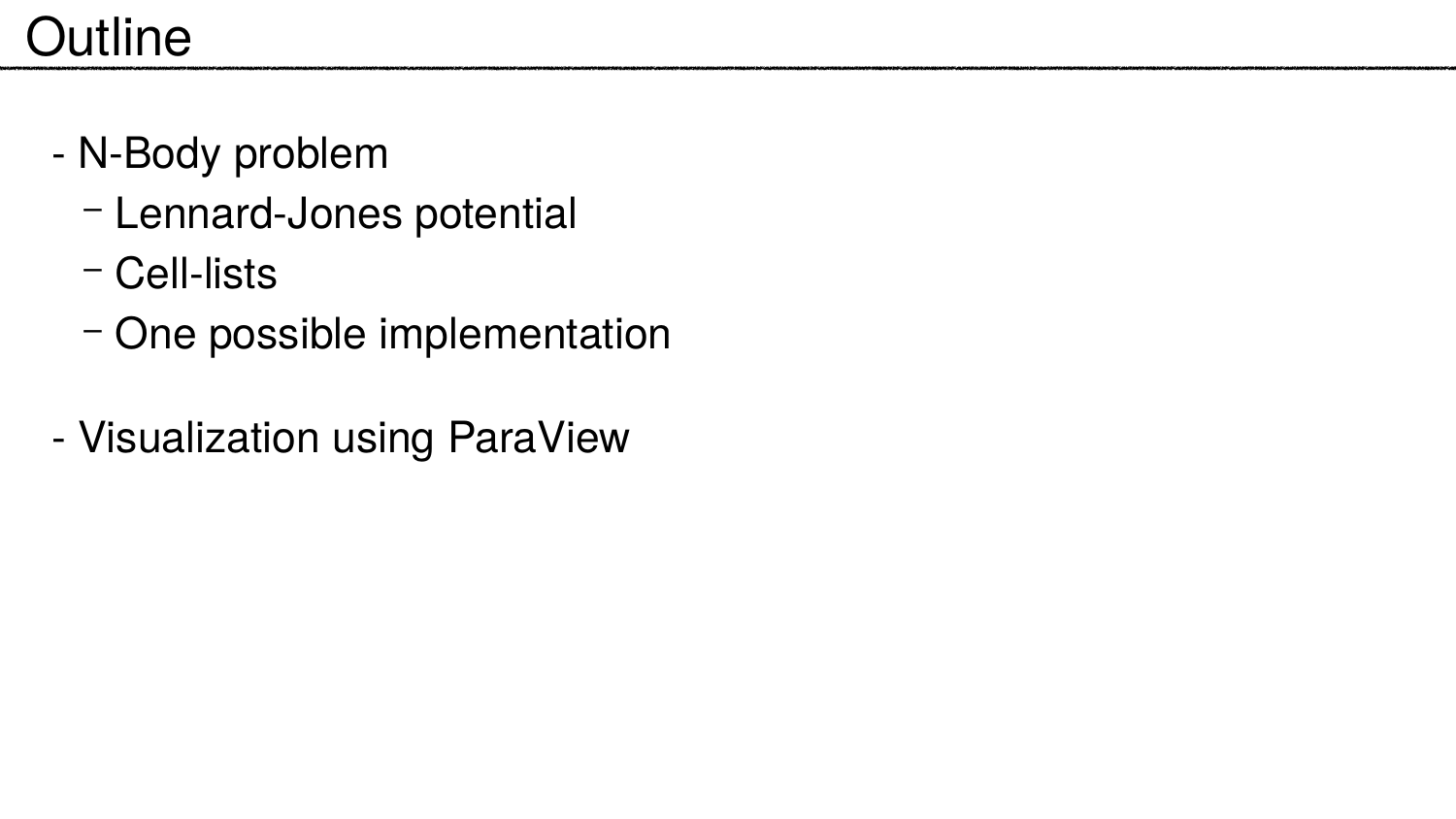## N-Body problem

• Consider N particles interacting with each other

### **Examples**

- –Gravitation
- –Electrodynamics
- –Particle Strength Exchange
- –Molecular Dynamics: Lennard-Jones
- –Smooth Particle Hydrodynamics
- –Dissipative Particle Dynamics



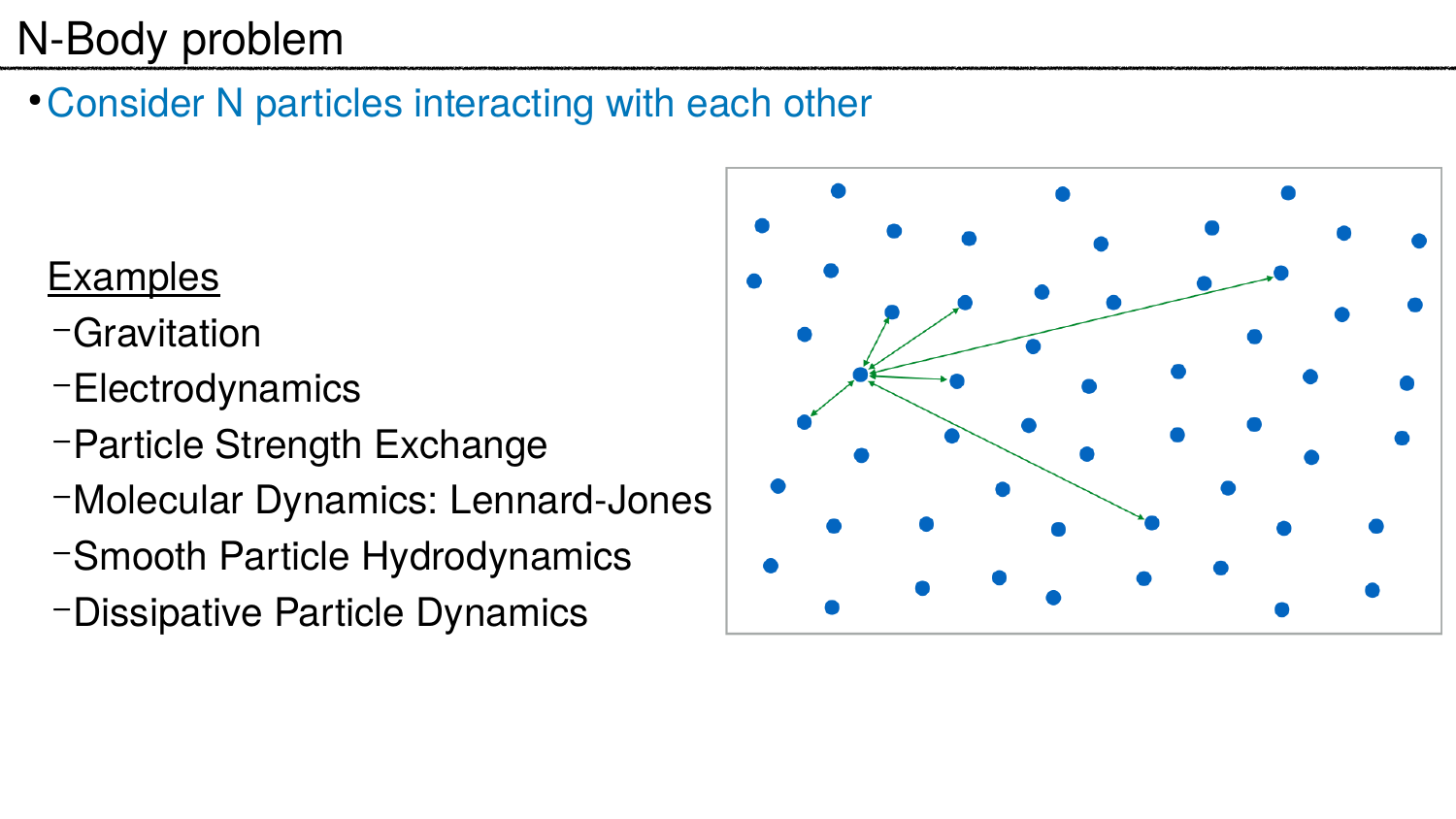## N-Body problem: complexity

• Consider N particles interacting with each other

• Complexity:

In principle, each particle interacts with all other particles  $N<sup>2</sup>$ 

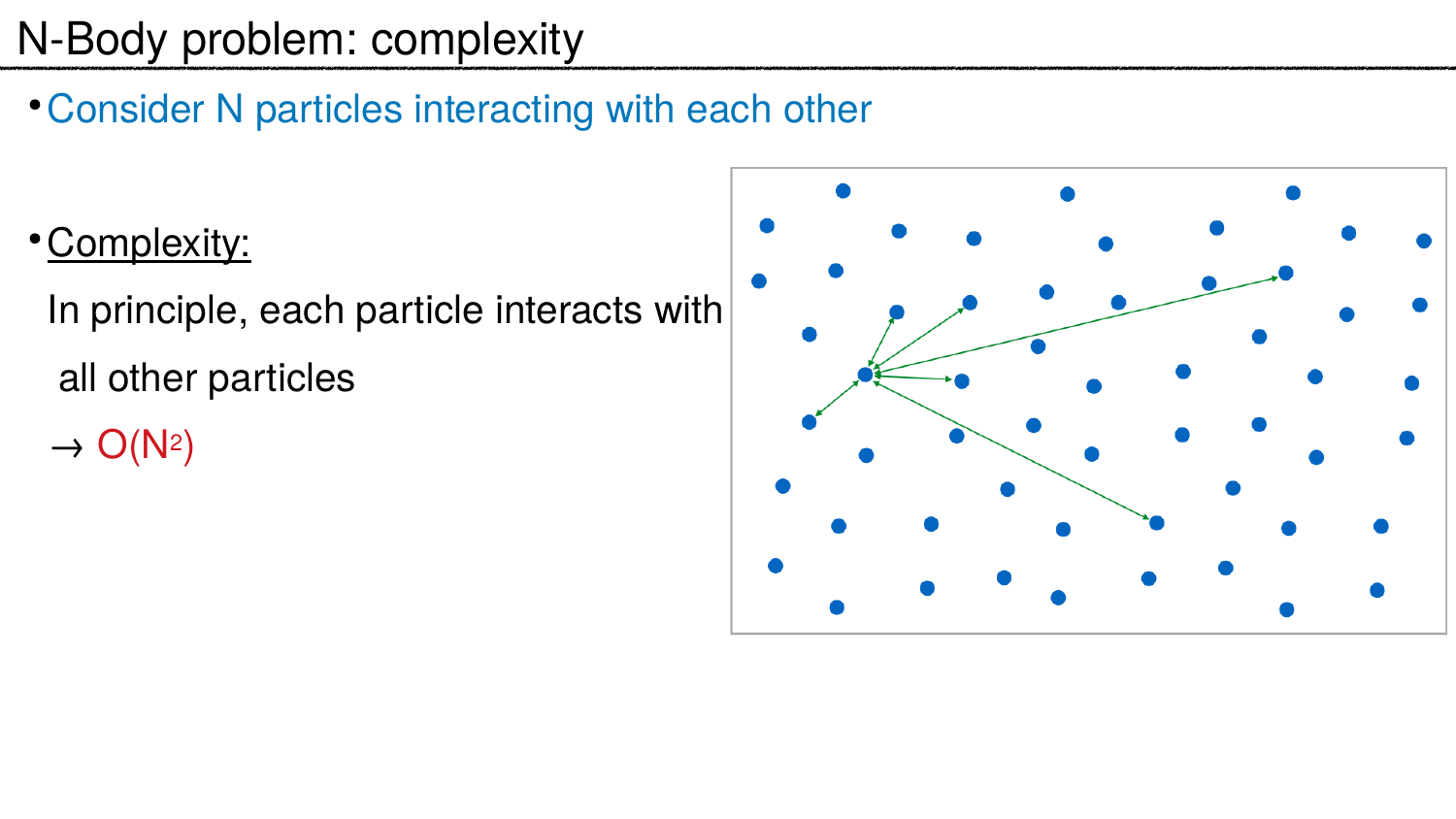## N-Body problem: complexity

• Consider N particles interacting with each other

• Complexity:

In principle, each particle interacts with all other particles  $\rightarrow$  O(N<sup>2</sup>)

• Consider short range interactions: We can discard many interactions  $\rightarrow$  O(Nd) with d be the number of neighbours per particle

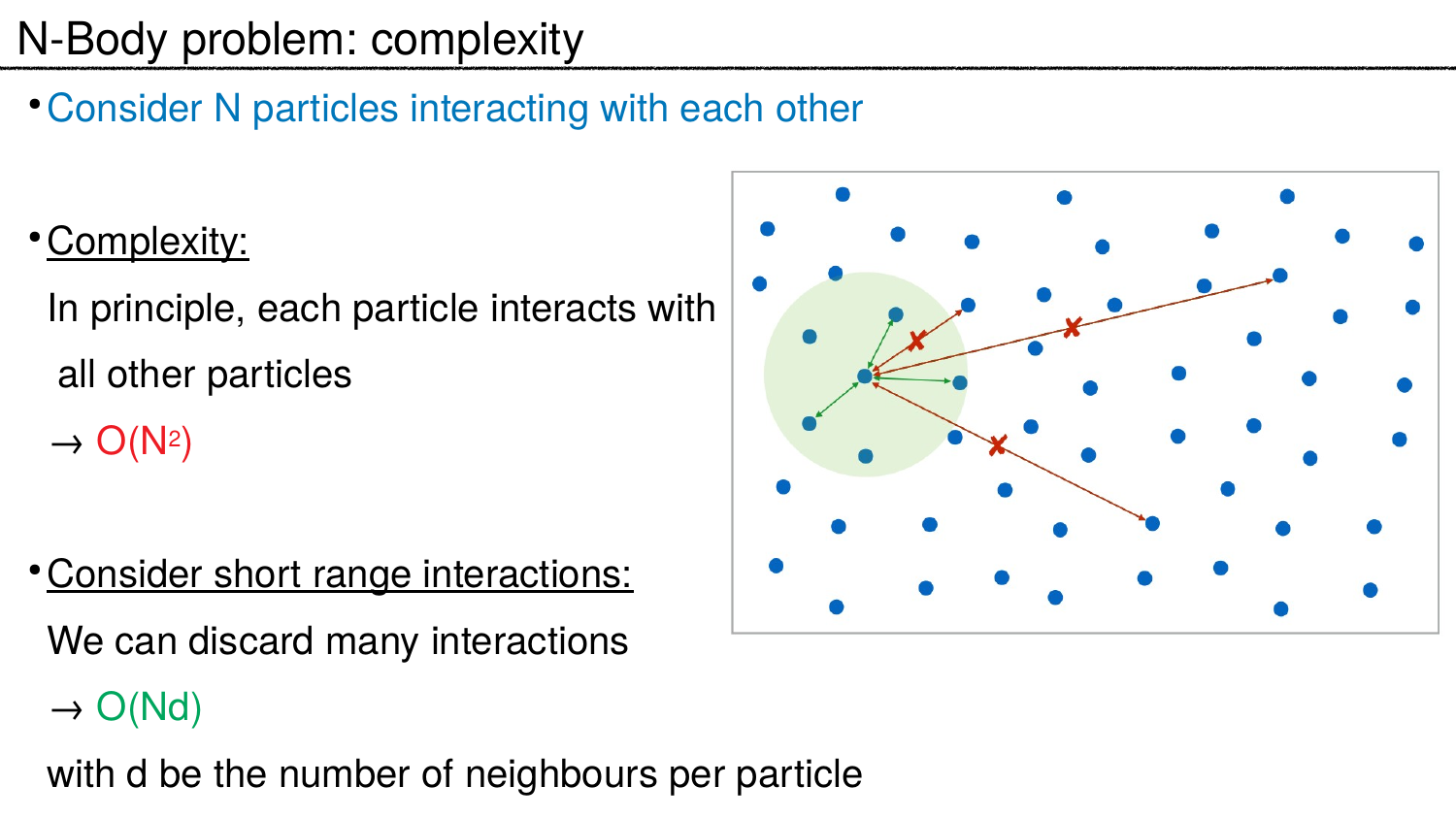### Short range interaction: L-J potential

Potential and forces almost zero at r c  $= 2.5\sigma$ 



atoms/ molecules:



 $r = |\vec{x}_1 - \vec{x}_2|$  $X_2$ 

 $X_{1}$ 

$$
V(r) = 4 \epsilon \left( \left( \frac{\sigma}{r} \right)^{12} - \left( \frac{\sigma}{r} \right)^{6} \right)
$$

$$
\vec{F}(\vec{r}) = -\nabla_{\vec{r}} V(r)
$$
\n
$$
\vec{F}(\vec{r}) = 24 \epsilon \frac{\vec{r}}{r^2} \left( 2\left(\frac{\sigma}{r}\right)^{12} - \left(\frac{\sigma}{r}\right)^6 \right)
$$

$$
\frac{d\vec{x}_i}{dt} = \vec{v}_i
$$
  

$$
\frac{d\vec{v}_i}{dt} = \frac{1}{m}\vec{F}_i = \frac{1}{m}\sum_{i \neq j} \vec{F}(\vec{r}_{ij})
$$

### • The Lennard-Jones potential describes simplified interaction between neutral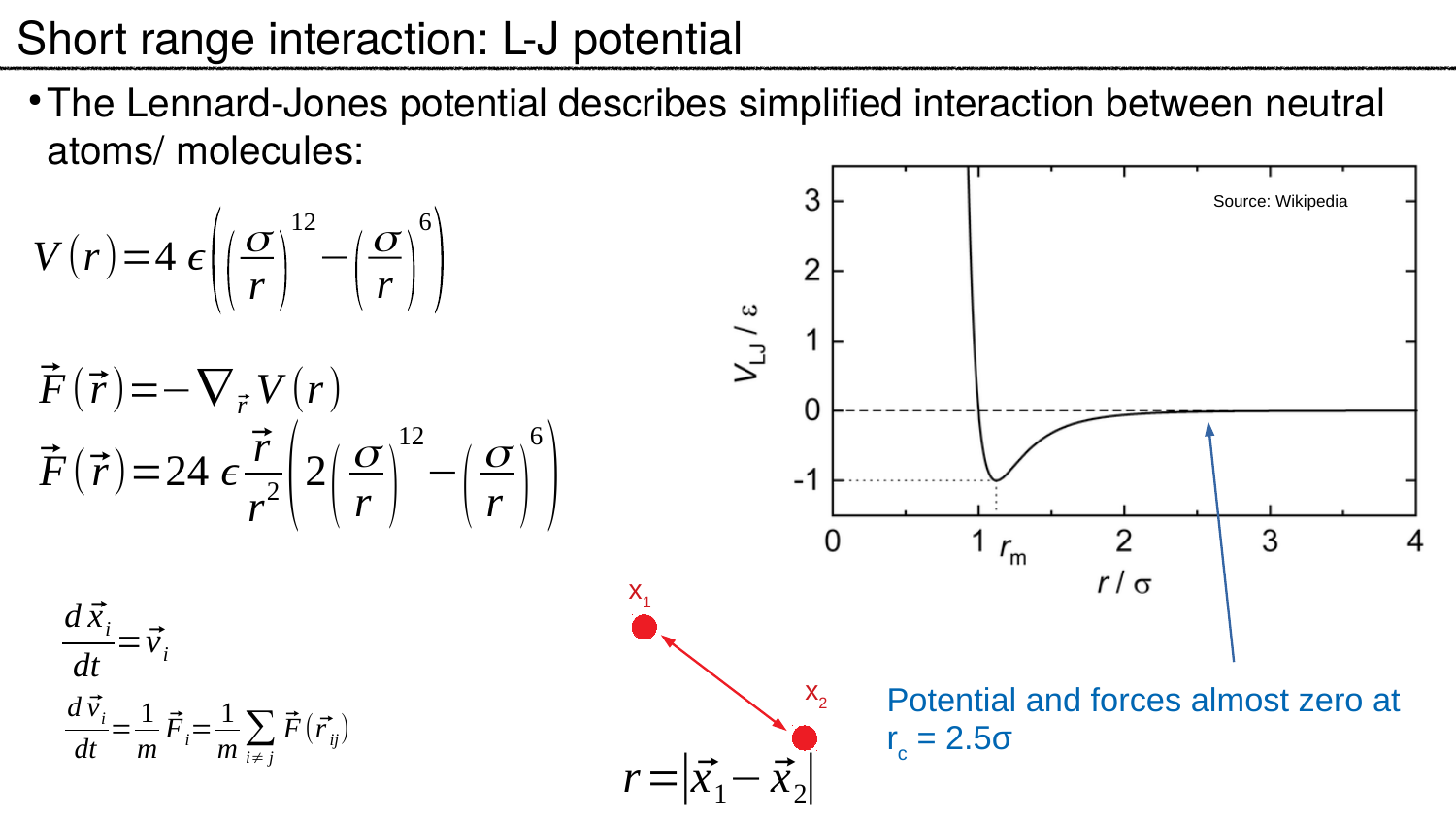### N-body problem with short range: cell-lists

• Consider N particles interacting with each other within cutoff radius

• How can I find my neighbours?

• We need a map from space to particles: the cell-lists

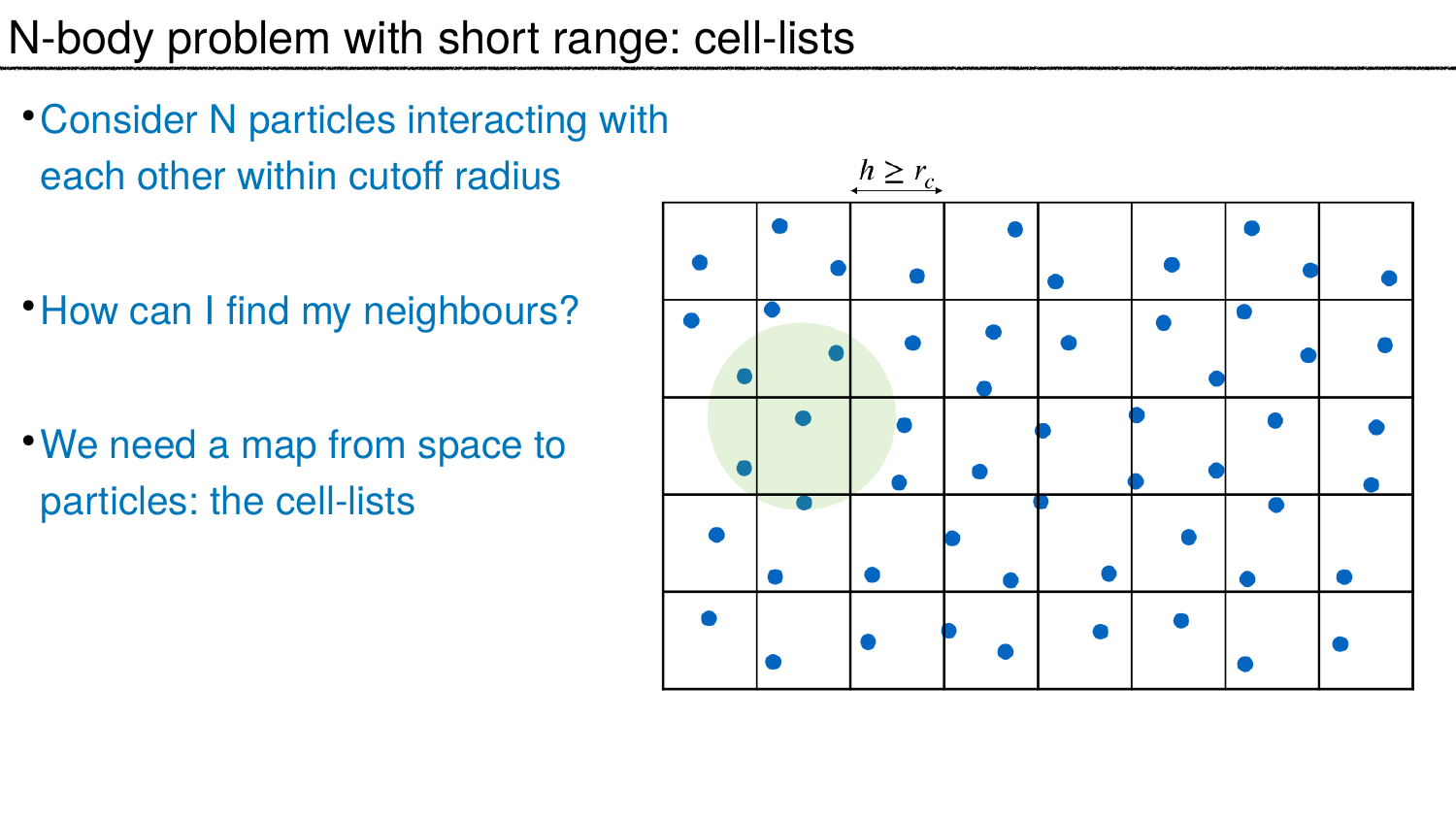### N-body problem with short range: cell-lists

• Consider N particles interacting with each other within cutoff radius

• How can I find my neighbours?

• We need a map from space to particles: the cell-lists

• Neighbours particles are in the 3 by 3 cells around myself

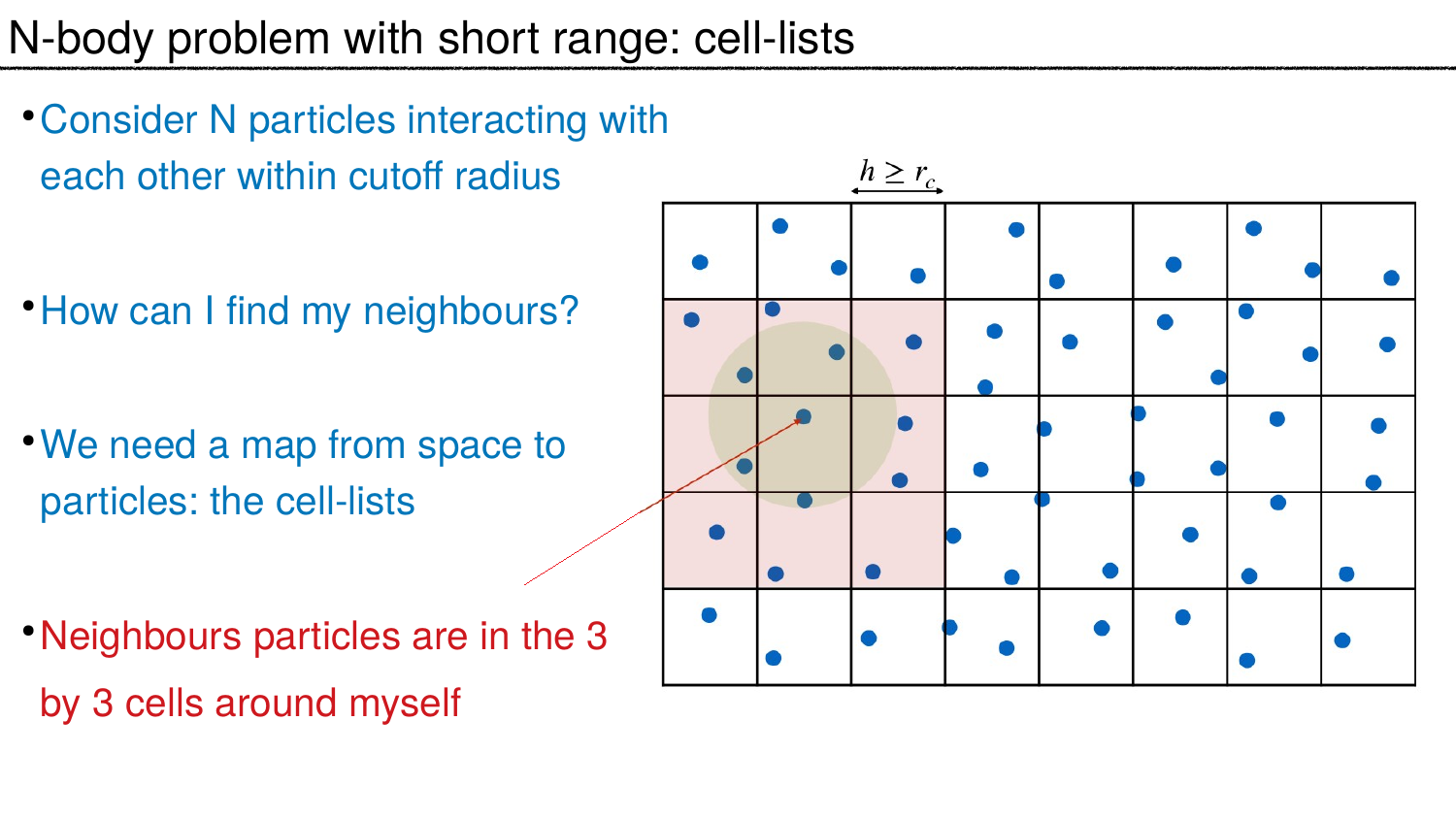### Building the cell-lists

1. Count number of particles in each cell

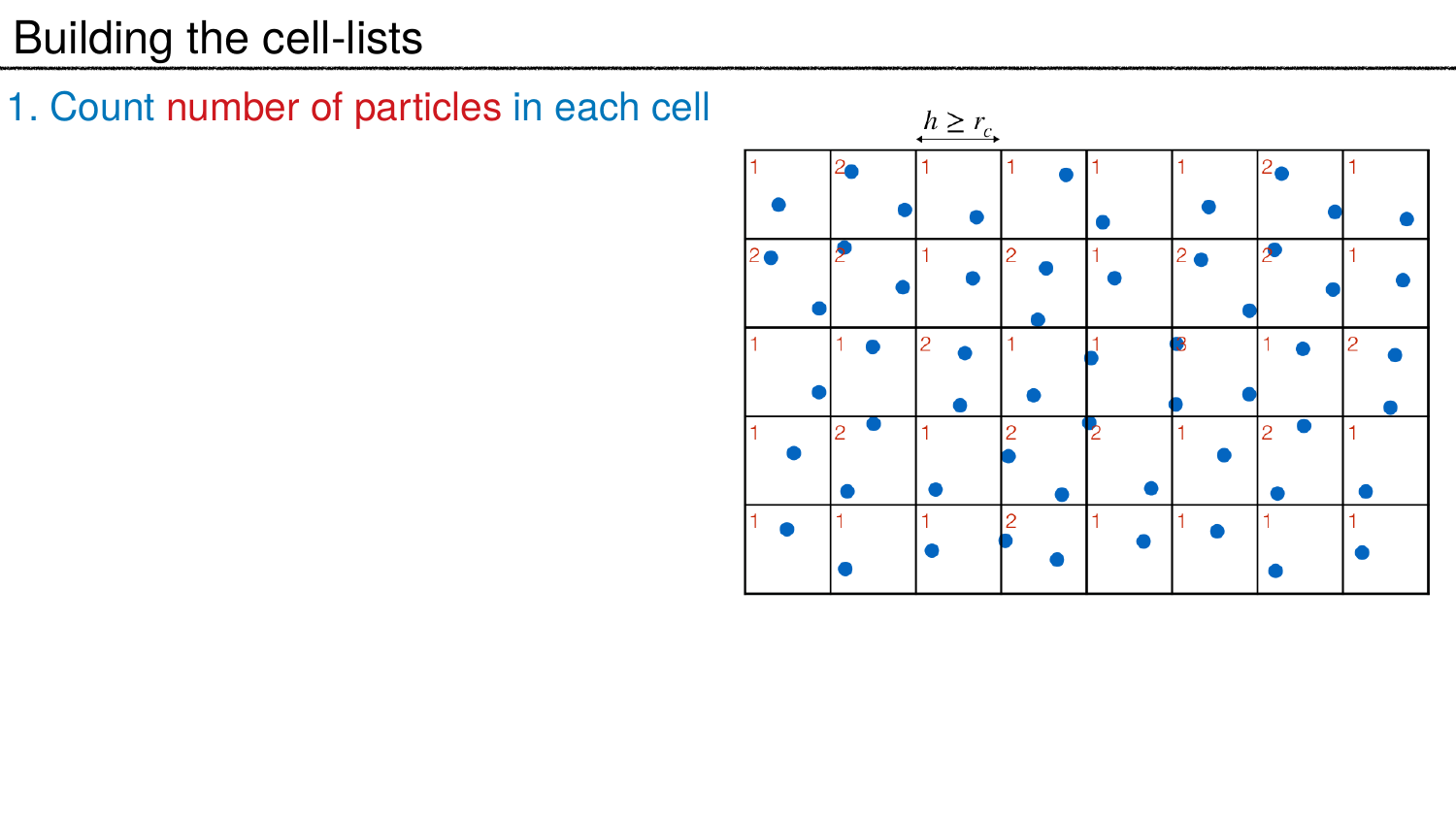## Building the cell-lists

- 1. Count number of particles in each cell
- 2. Compute the starts of each cells (prefix sum)



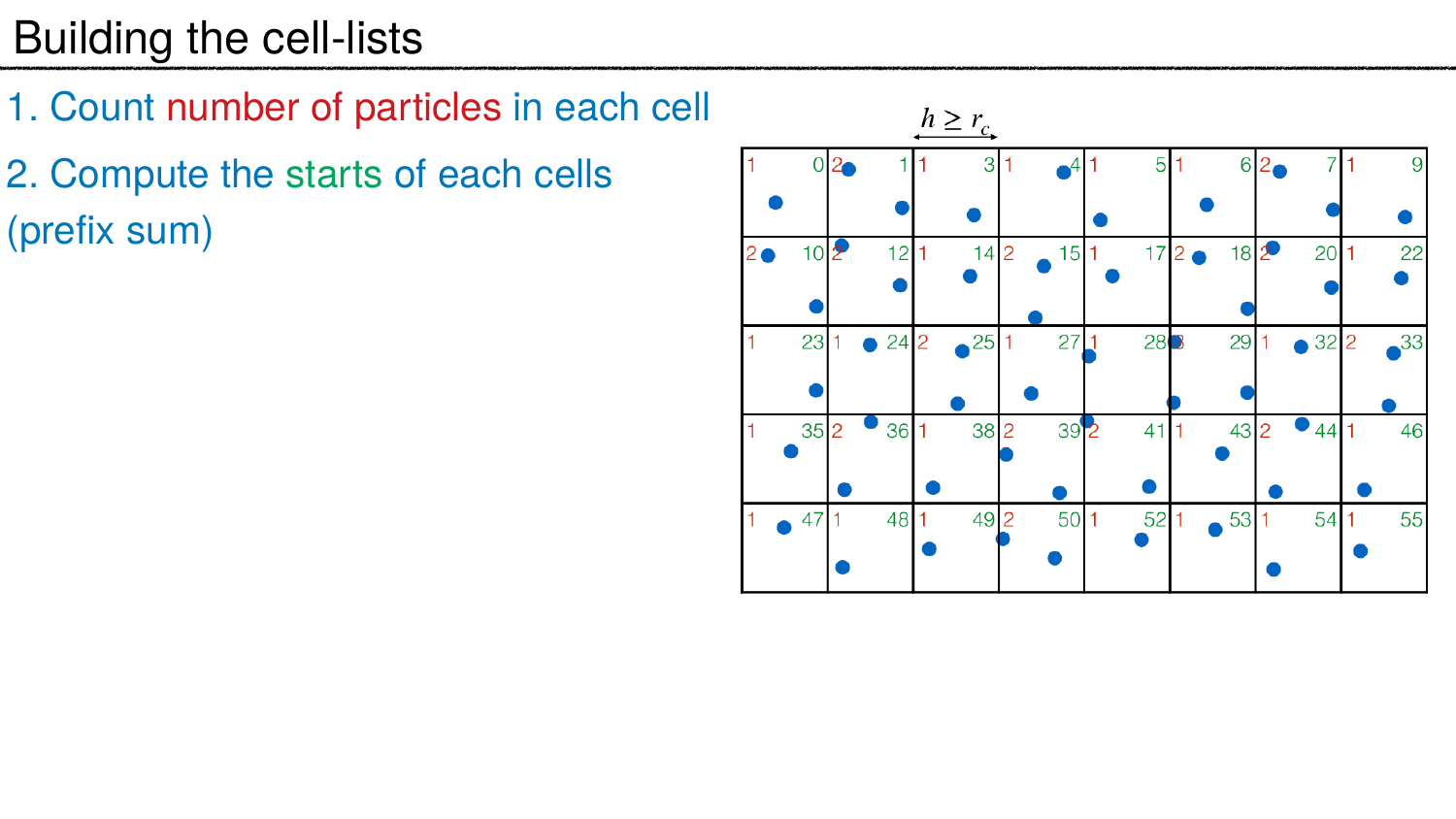## Building the cell-lists

- 1. Count number of particles in each cell
- 2. Compute the starts of each cells (prefix sum)
- 3. Reorder the particles in memory

The cell lists are just 2 arrays: starts and counts

Particles in cell with id cid have indices between starts[cid] and starts[cid] + counts[cid]



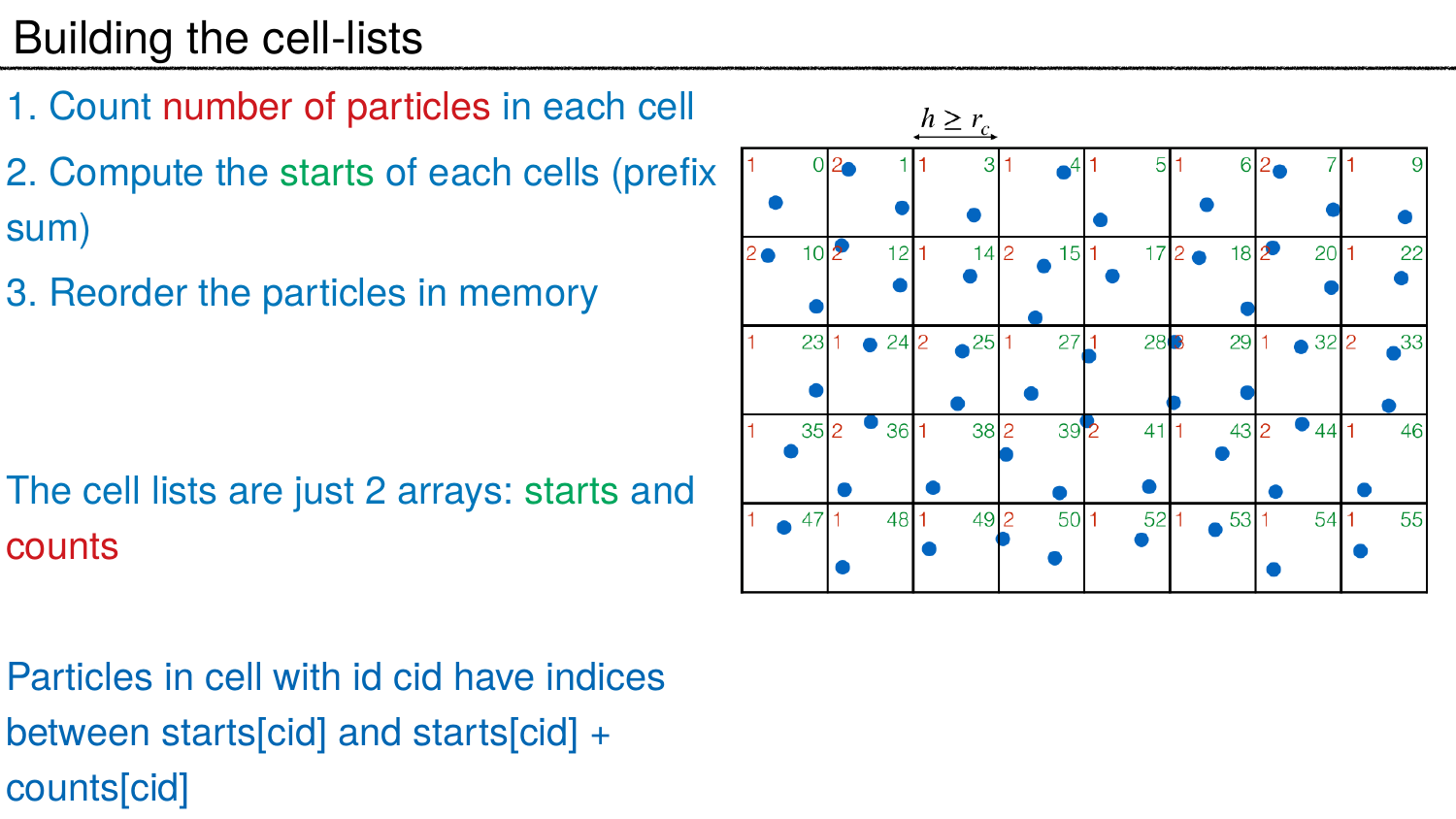### Coding time

• Fill the TODOS in code/cell\_list/skeleton/celllists.cpp

- 1. Count number of particles in each cell
- 2. Compute the starts of each cells (prefix sum)
- 3. Reorder the particles in memory
- –By recounting the particles again and looking at the result of counts

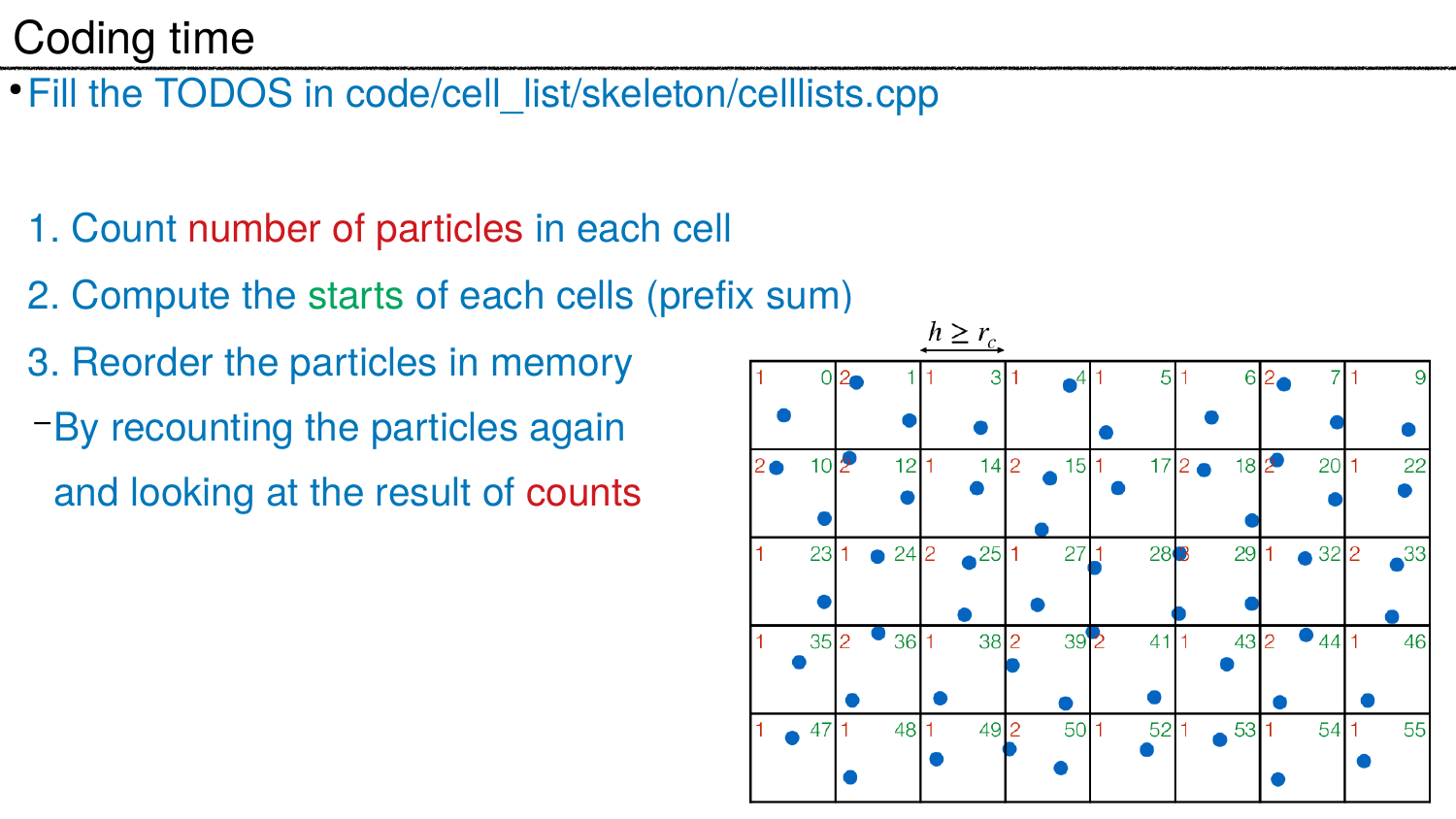## A simple 2D LJ simulation with MPI

- Periodic position
- Exchange with 8 neighbours
- Each sub-domain has a local frame of reference

$$
\left[\frac{-L_x}{2}, \frac{L_x}{2}\right] \times \left[\frac{-L_y}{2}, \frac{L_y}{2}\right]
$$

 $L_{\rm v}$ 

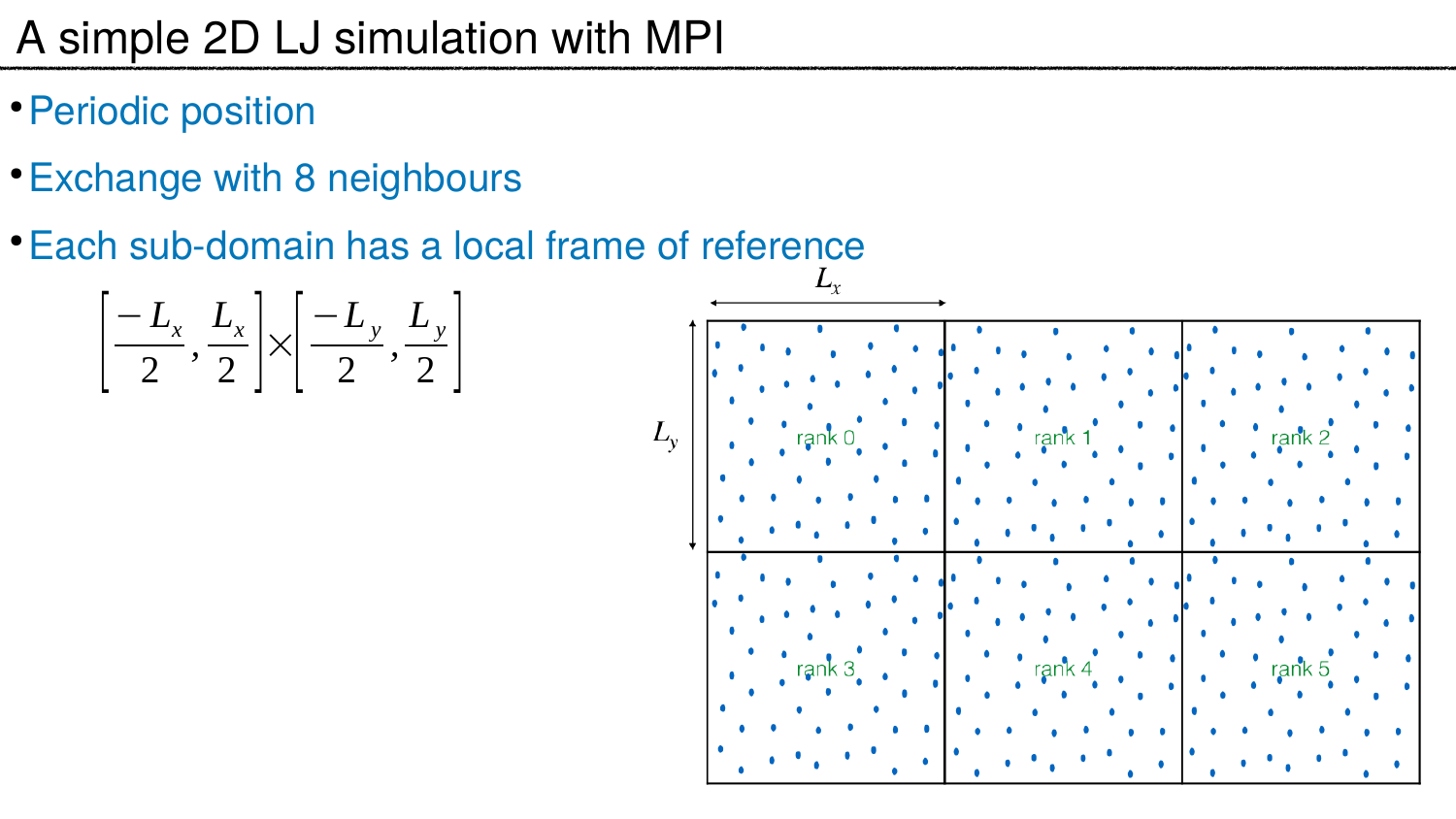# A simple 2D LJ simulation with MPI

- One time step looks like:
	- 1. redistribute the particles among ranks
	- 2. build the cell lists
	- 3. exchange ghost particles
	- 4. compute interactions
	- 5. update velocities and positions



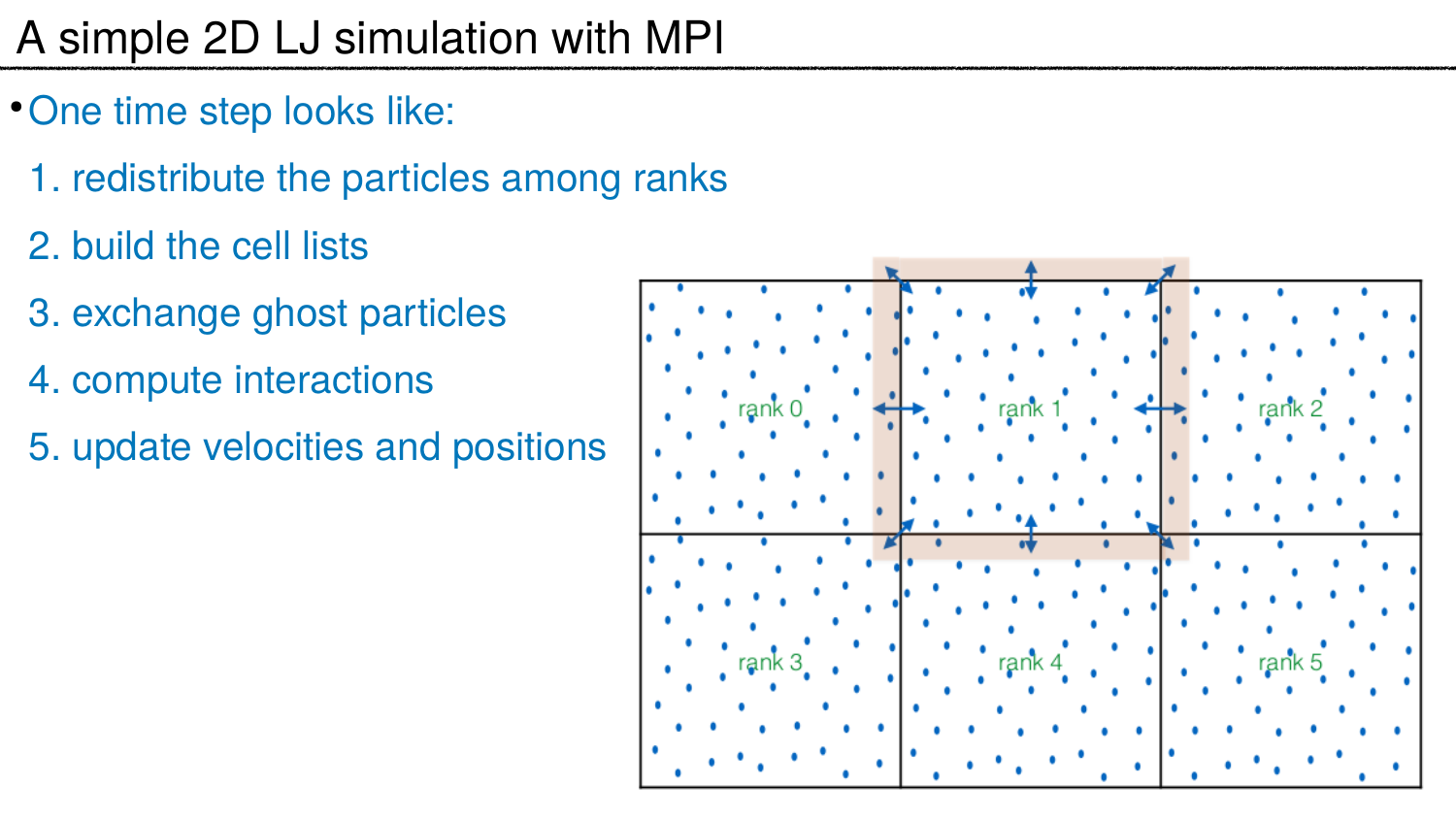### Coding time

- 1. loop over ghost particles (srcParticles)
- 2. find cell id
- 3. loop over (existing) neighbour cells
- 4. loop over each particles in those cells (dstParticles)
- 5. compute interaction and add force to those particles (dstForces)



• Fill the TODOS in code/cell\_list/skeleton/interactions.h (NO periodic boundary condition)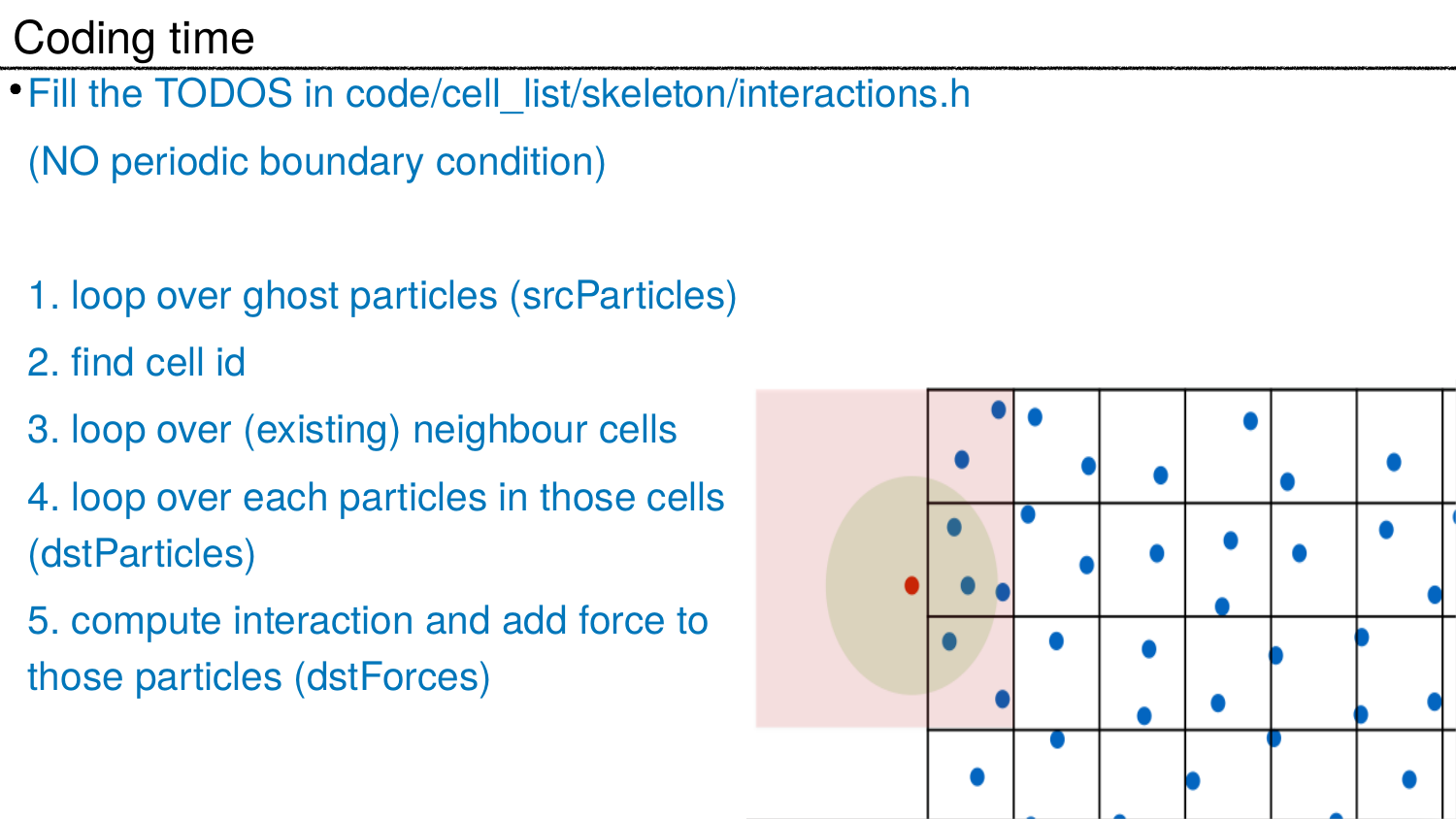# Visualization

- ParaView
	- <https://www.paraview.org/download/>
	- tar -zxvf ParaView-xxxx.tar.gz
- Source code from git repository
	-
	- Run locally (preferred), requirements: MPI, HDF5 parallel
	- Otherwise on Euler with:

– [https://gitlab.ethz.ch/hpcseI\\_hs21/lecture/-/tree/master/tutorials/tut06-celllist\\_visualization/code/visualization](https://gitlab.ethz.ch/hpcseI_hs21/lecture/-/tree/master/tutorials/tut06-celllist_visualization/code/visualization)



- Data download from course website
	- [https://www.cse-lab.ethz.ch/wp-content/uploads/2021/12/tut06\\_code.zip](https://www.cse-lab.ethz.ch/wp-content/uploads/2021/12/tut06_code.zip)

module load gcc/8.2.0 openmpi/4.0.2 hdf5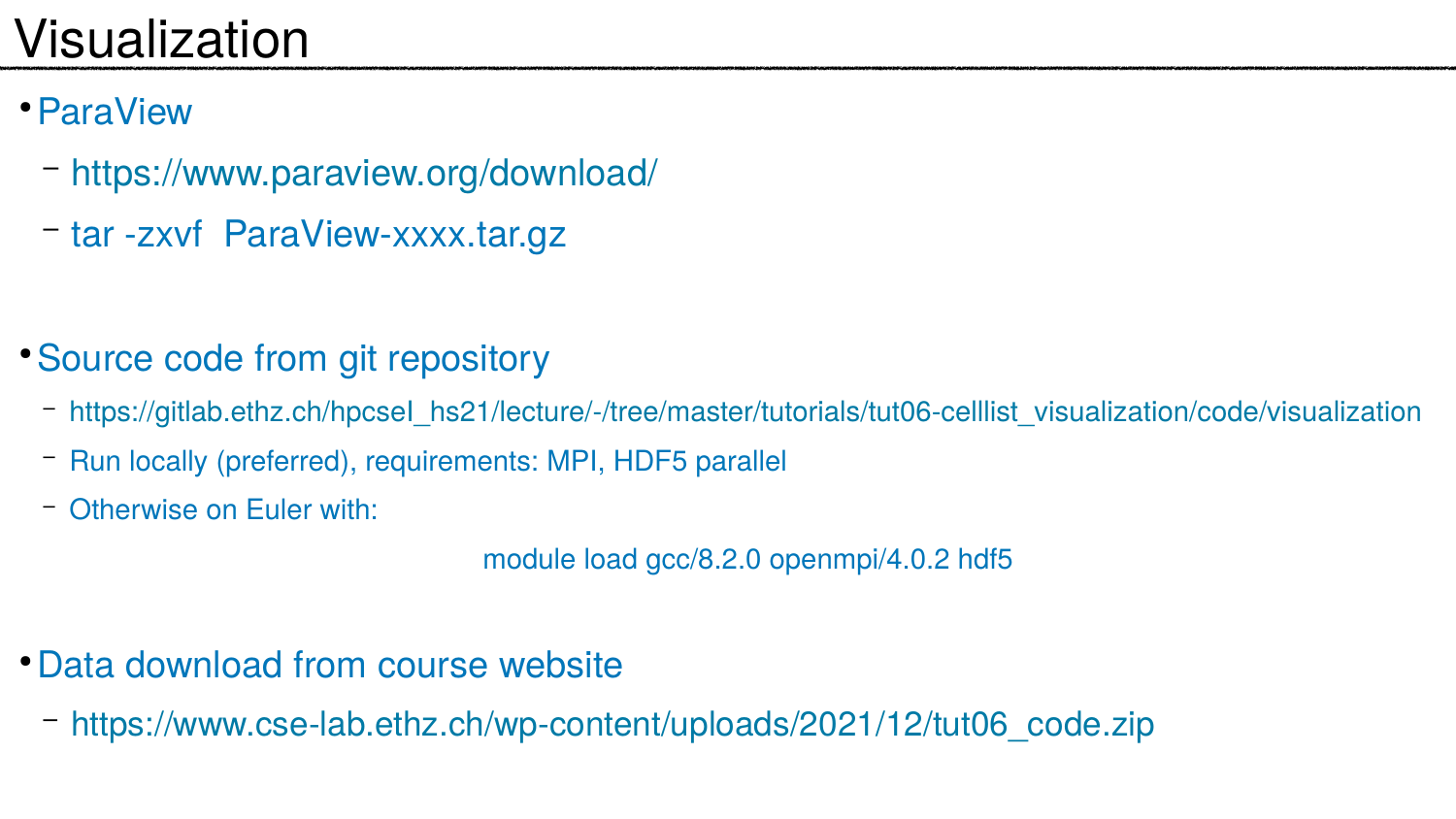### Data from simulations

● Particles



– Points, fields – 1D arrays

● Unstructured grid



– Points, connectivity, fields – 1D arrays

### • Structured grid



– (points), fields – 2D/ 3D arrays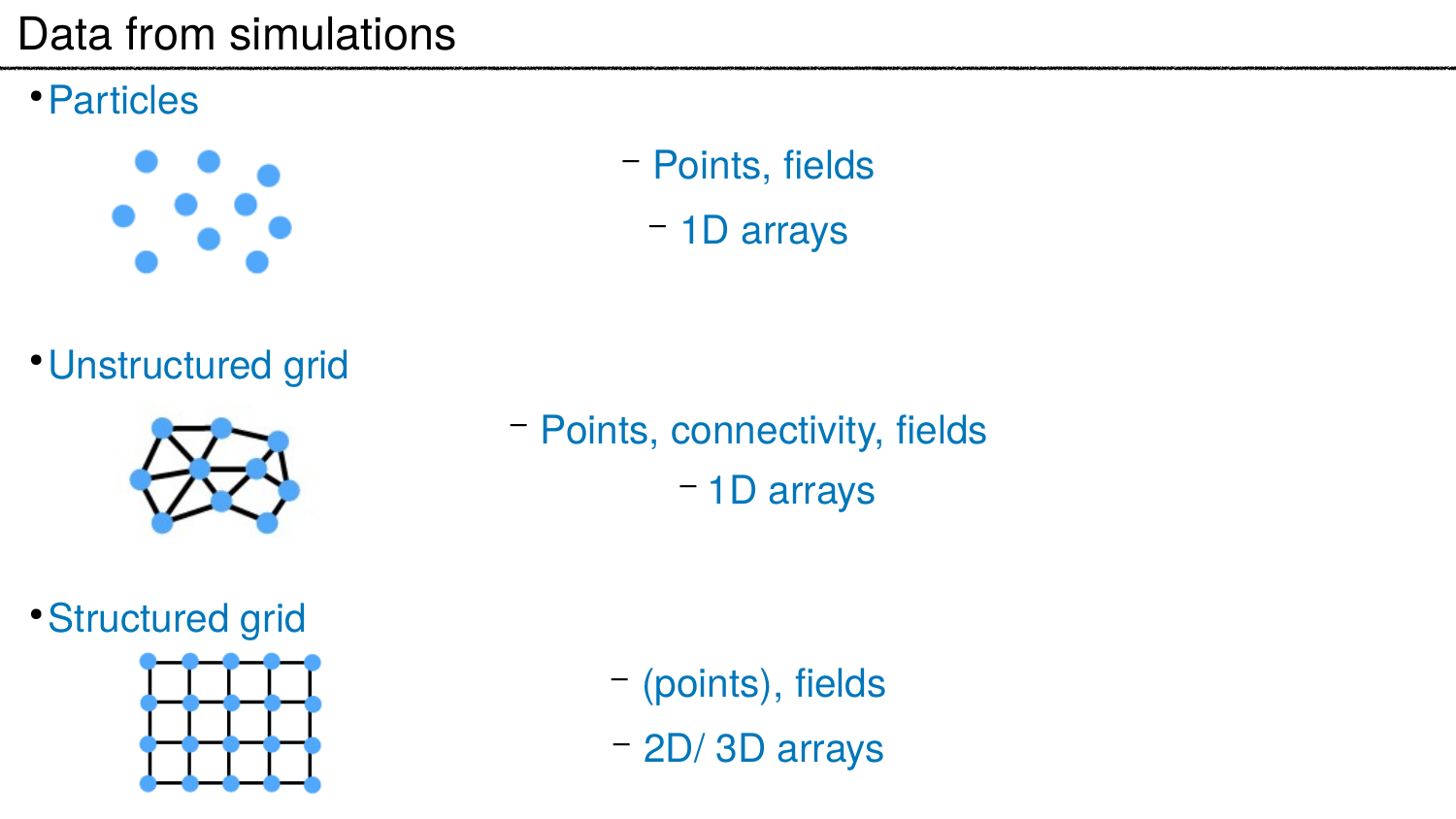# ParaView

- An open-source, scalable, multi-platform visualization application.
- Support for distributed computation modules to process large data sets.
- An open, flexible, and intuitive user interface.
- An extensible, modular architecture based on open standard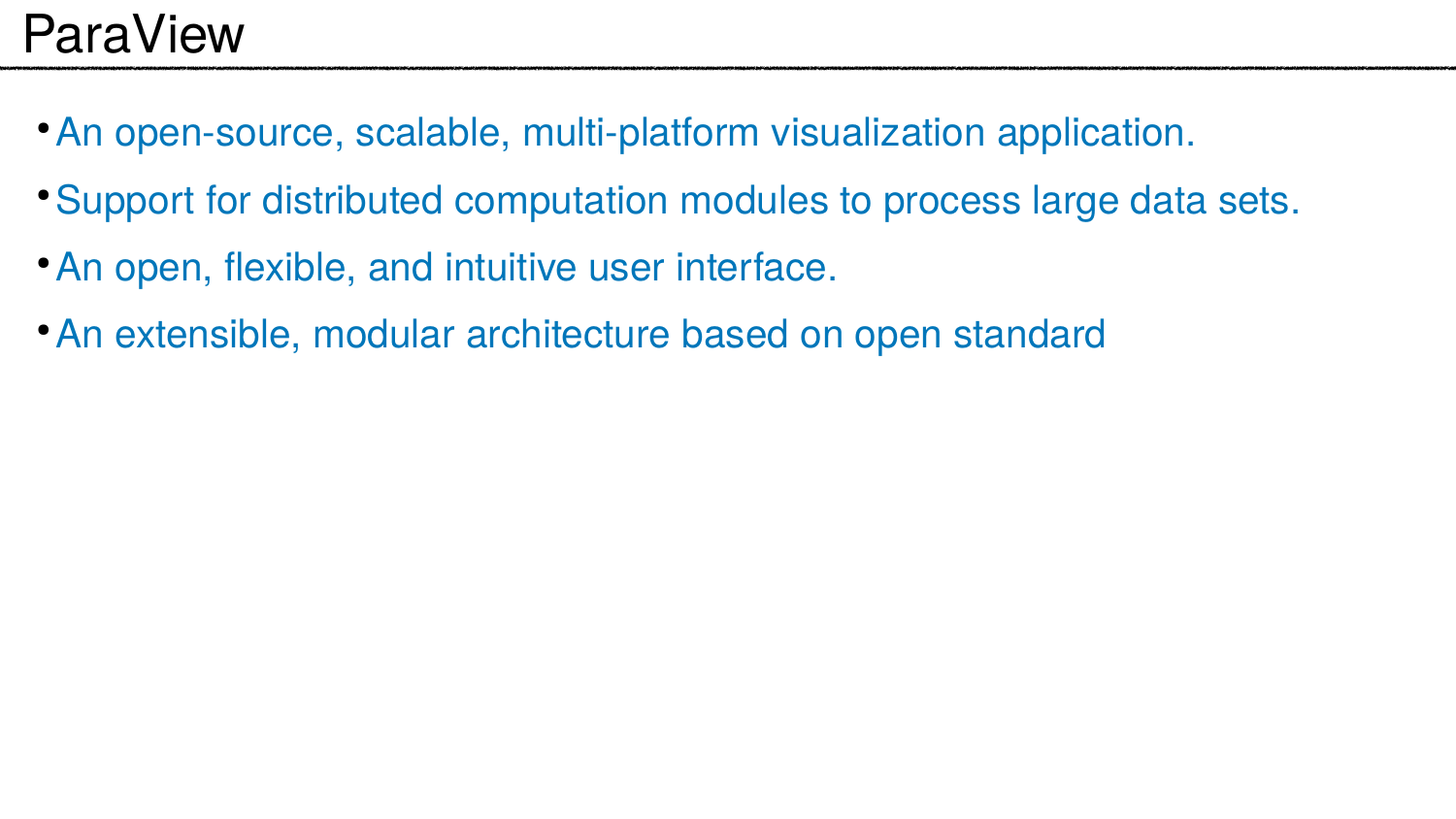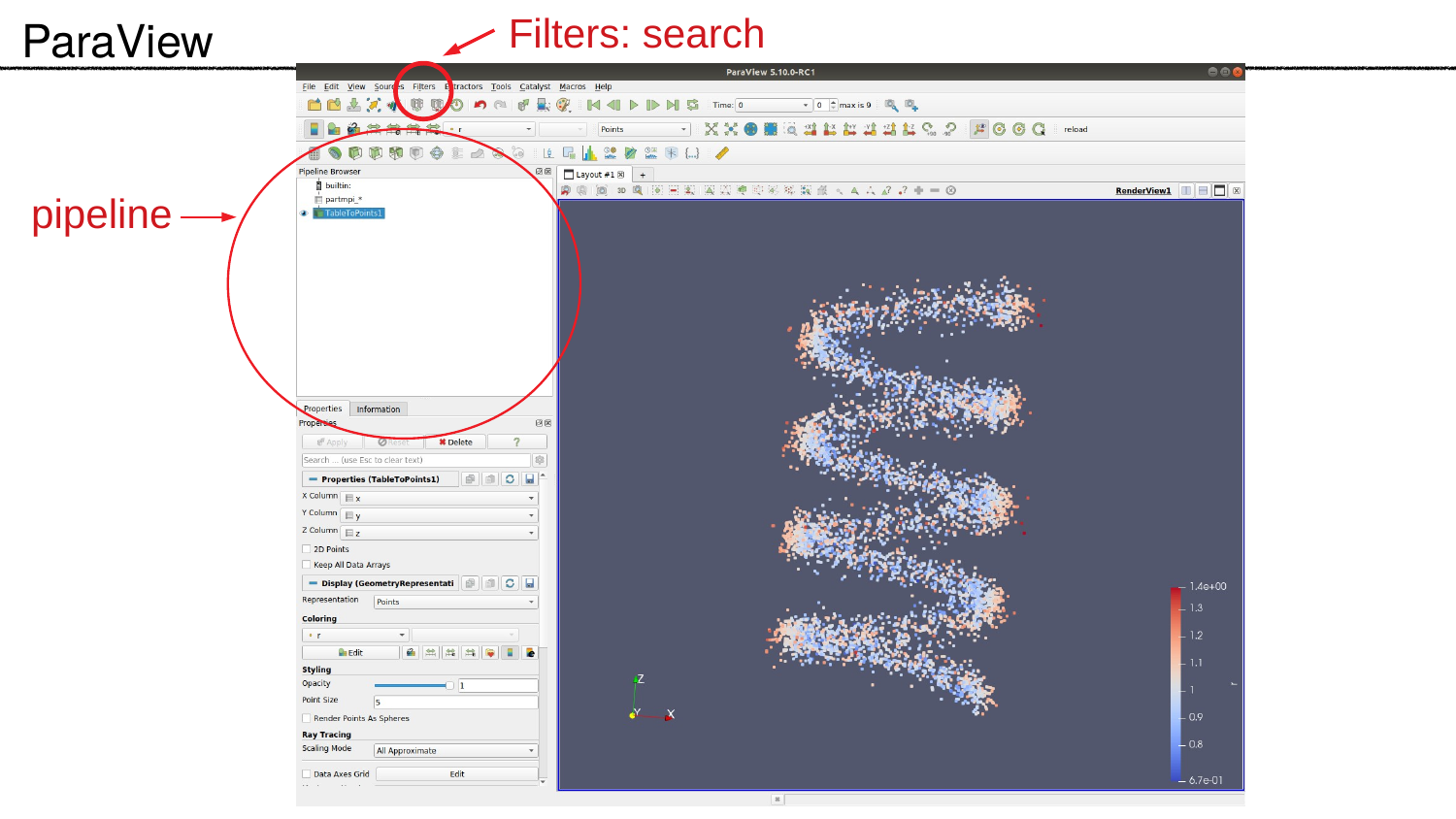# CSV particles data set

### • Comma-separated values

● Particles –Positions, fields –1D aray



- Filters:
	- –TableToPoints
	- –Glyph
	- –Calculator

x,y,z,r -0.467,-0.0323,-0.22,0.517 -0.33,0.387,0.0173,0.509 -0.491,0.0225,-0.373,0.618 -0.483,0.143,0.33,0.602 -0.368,0.133,0.174,0.428 -0.309,-0.409,-0.155,0.536

> • Save image, Save animation ffmpeg -i movie.%04d.png movie.mp4

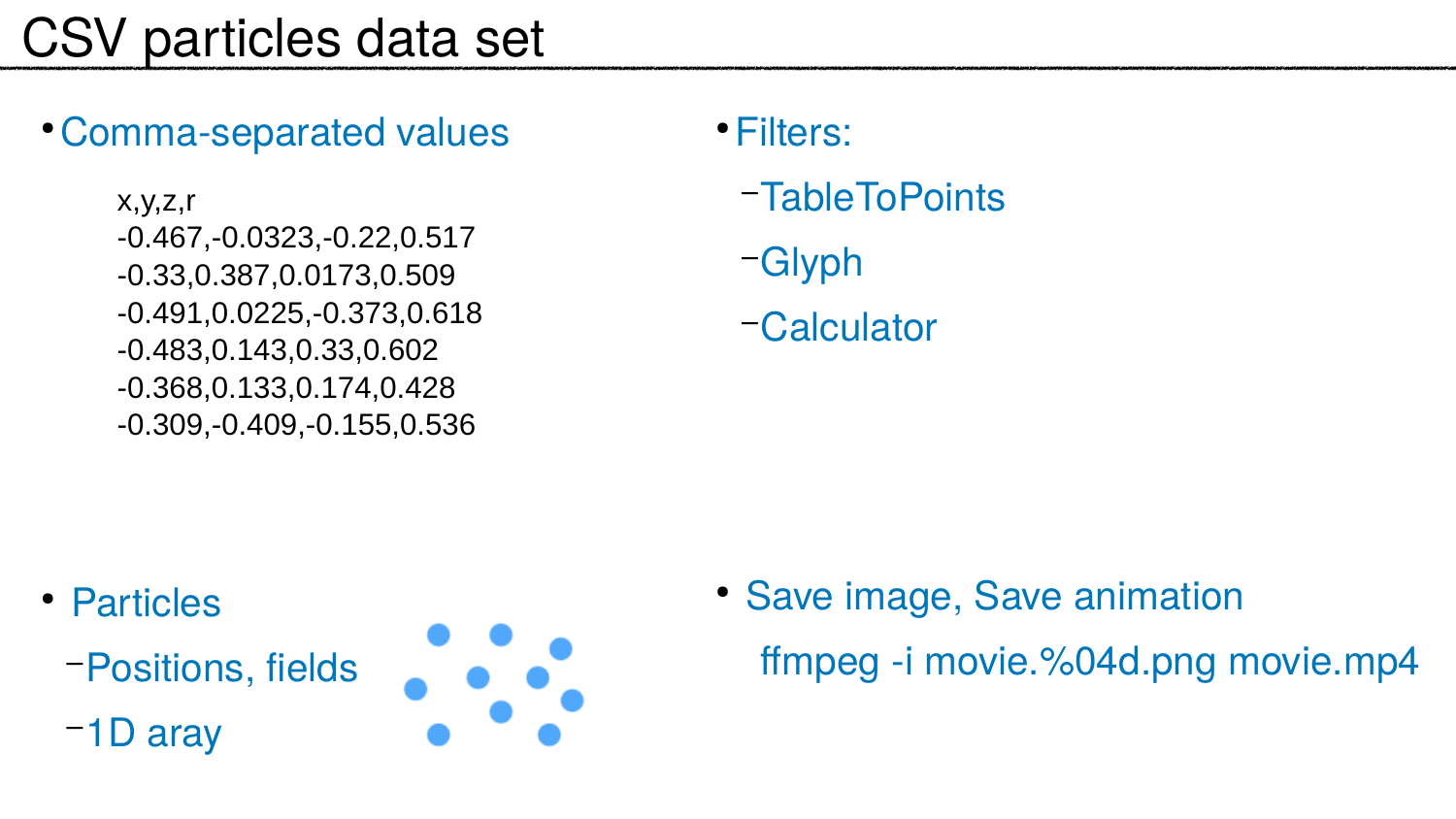## VTK with unstructured grid

### ● **V**isualization **T**ool**k**it

– ([https://vtk.org/wp-content/uploads/2021/08/VTKUsersGuide.pdf\)](https://vtk.org/wp-content/uploads/2021/08/VTKUsersGuide.pdf)

- Unstructured grid
	- –Positions, connectivity
	- –1D array



- Source
	- –Plane
	- –Sphere

• Ray tracing – Add materials

# vtk DataFile Version 2.0 comment ASCII DATASET POLYDATA POINTS 3328 float 1 0 0 0.988771 0.149438 0.006 0.999859 0.0168139 0.252 ... POLYGONS 832 4160 4 0 1 2 3 4 4 5 6 7

...

### ● Filters:

–GenerateSurfaceNormals

–Transform

- 
- 
-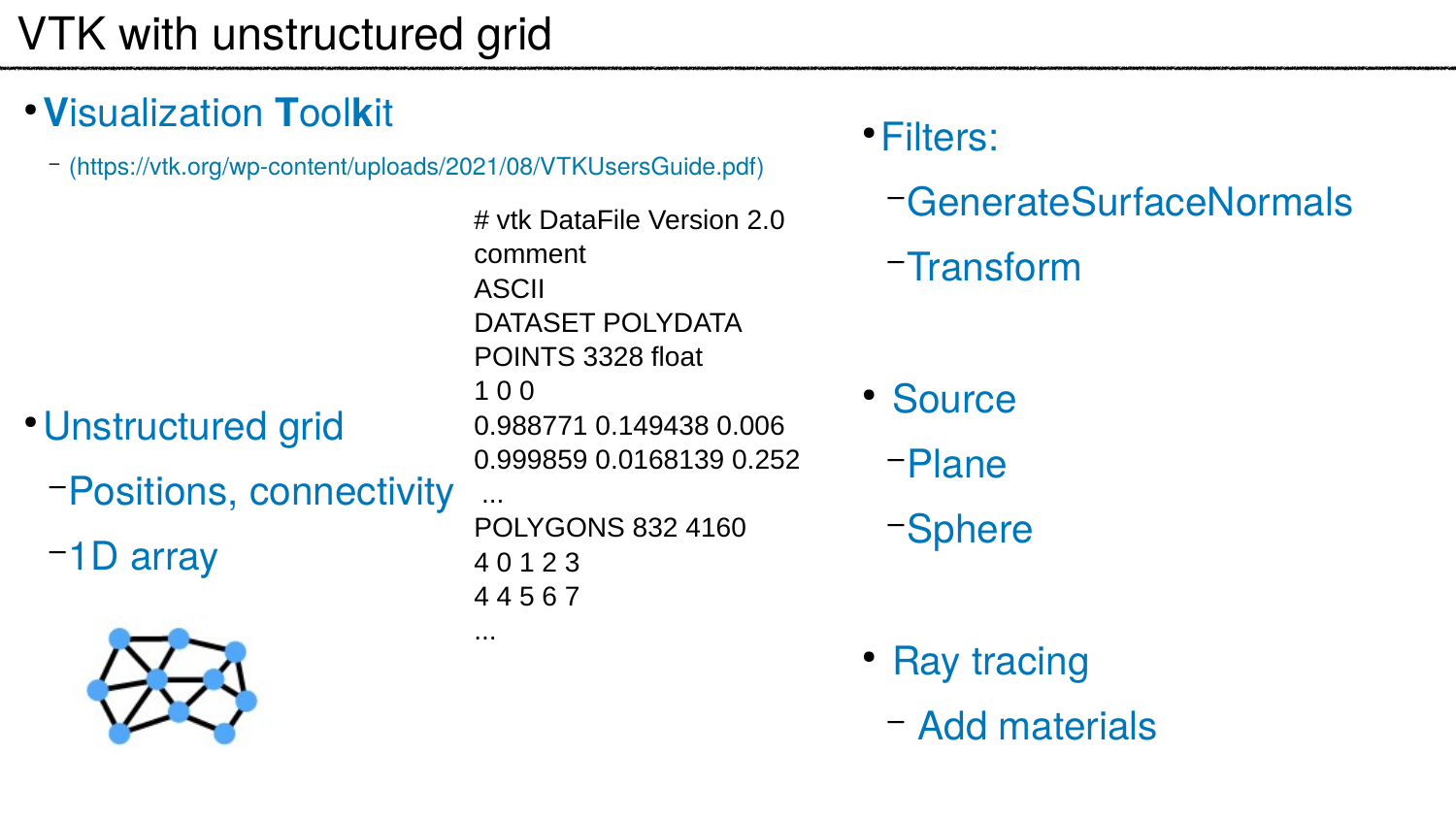### <https://www.youtube.com/watch?v=NYTKk5OgwbQ>